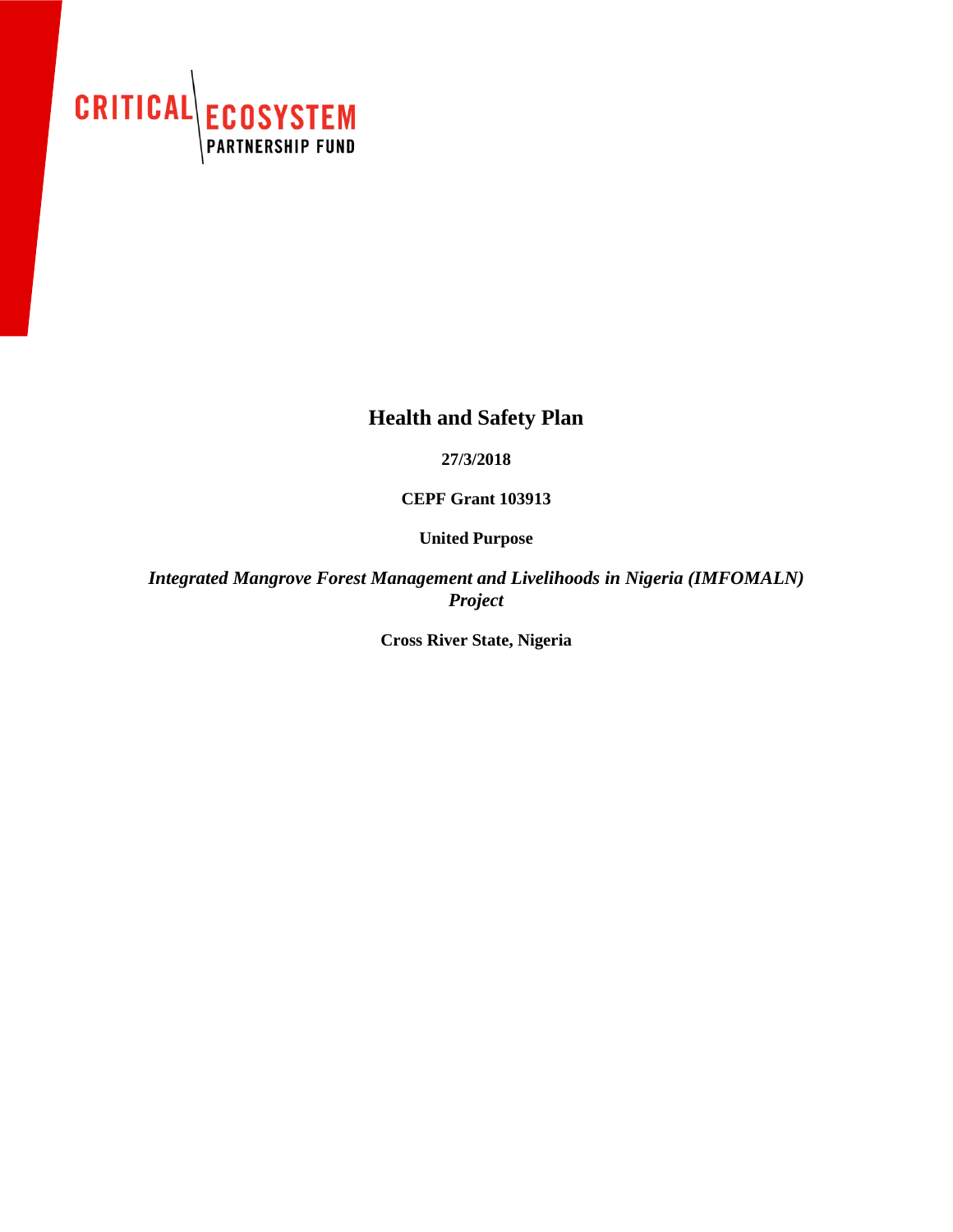## **Grant Summary**

1. Grantee organization. *United Purpose (UP).*

2. Grant title.

*Integrated Mangrove Forest Management and Livelihoods in Nigeria (IMFOMALN) Project – Critical Ecosystem Partnership Fund*

3. Grant number*. CEPF-103913*

4. Grant amount (US dollars). *\$260,000*

5. Proposed dates of grant. *1 July 2018 – December 2020*

6. Countries or territories where project is located. *Cross River State, Nigeria*

7. Full name, title, telephone numbers, and electronic mail address of Grantee personnel responsible for the health and safety plan.

*Mr. Malachy Odigha, Admin/Office Manager (UP) T: +234 (0) 802 413 9455 E: [Malachy.odigha@united-purpose.org](mailto:Malachy.odigha@united-purpose.org)*

*Ms. Lisa Eskens, Project Support Officer (UP) T: +234 (0) 9 060817423 E: [lisa.eskens@united-purpose.org](mailto:lisa.eskens@united-purpose.org)*

8. Summary of the project.

*The Integrated Mangrove Forest Management and Livelihoods in Nigeria (IMFOMALN) Project will support 15 communities in three Local Government Areas (LGAs) to carry out sustainable forest management and livelihoods practices over a period of 30 months. The project aims to generate increased awareness on mangrove conservation needs and support communities to translate their commitment into the development, implementation and enforcement of practical and comprehensive Sustainable Community Forest Management Plans. The project will also build the capacity of Mangrove Action Watch (MAW), a Community-Based Organization dedicated to mangrove management and conservation. Targeted support will be provided to increase the productivity, profitability and sustainability of (agricultural) livelihoods activities that can form viable alternatives to activities that drive ecosystem depletion and destruction. The project will also support MAW and their communities to regenerate areas of depleted forest, as well as to establish and operate woodlots for sustainable firewood harvesting – further reducing reliance on mangrove resources. Finally, the project seeks to contribute to the body of evidence on participatory forest management and alternative livelihoods approaches.*

9. Date of preparation of the health and safety plan. *27 March 2018*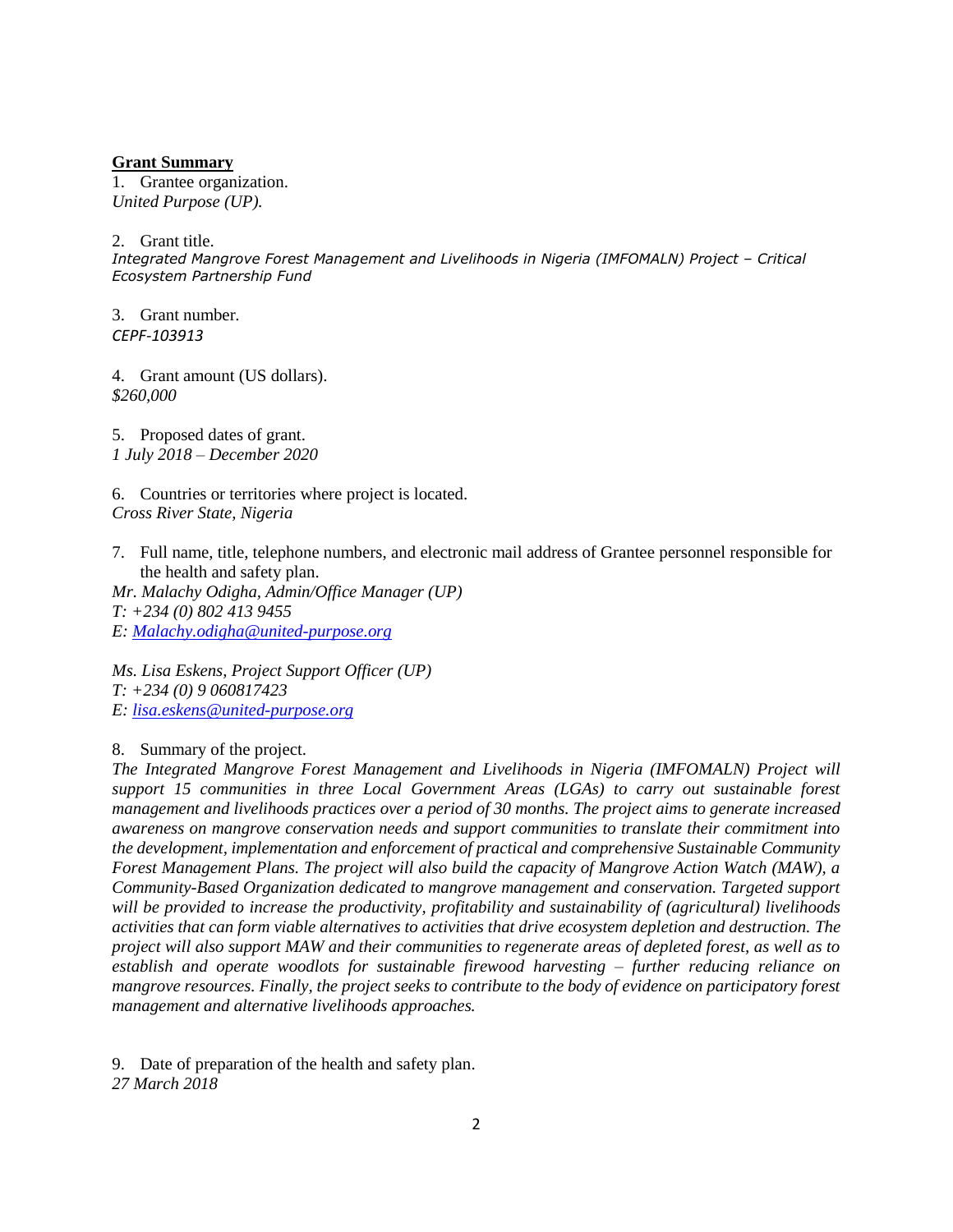10. **Describe the component of your project that has raised health and safety issues:** This section should explain the activities that might cause concern about health and safety.

| <b>Activity</b>                                                                               | <b>Risks</b>                                                                                                                                                                                                                                                                                                                     | Likelihood |
|-----------------------------------------------------------------------------------------------|----------------------------------------------------------------------------------------------------------------------------------------------------------------------------------------------------------------------------------------------------------------------------------------------------------------------------------|------------|
| 3.3A Fish<br>(pond)<br>farming                                                                | There are potential Health and Safety concerns for<br>children around the fish ponds. Children who do not know<br>how to swim may fall in the water.                                                                                                                                                                             | Low        |
| 3.3A7/3.3C4<br><b>Borehole</b><br>construction                                                | There are potential Health and Safety concerns related to<br>borehole construction - though this will be outsourced to<br>contractors.                                                                                                                                                                                           | Low        |
| 3.3B/3.3C<br>Semi-<br>mechanized<br>cassava-<br>processing                                    | There are potential Health and Safety concerns around<br>improper use and handling of processing equipment.                                                                                                                                                                                                                      | Low        |
| $3.3D/E$ Pig<br>rearing                                                                       | There are potential Health and Safety concerns around<br>pathogens – some of which may be transmissible to<br>humans.<br>There are potential Health and Safety concerns around<br>disinfection/decontamination of pens after production<br>cycles. This is likely to involve handling of disinfectants<br>such as chlorines.     | Low        |
| 4.3/4.4<br><b>Mangrove</b> and<br>woodlot<br>nurseries<br>development<br>and<br>establishment | There are potential Health and Safety concerns around the<br>use of boats required to access likely regeneration/woodlot<br>sites.<br>There are potential Health and Safety concerns in the<br>nursery development and planting site, associated with the<br>use of equipment like machetes (cutlass), shovels, diggers,<br>etc. | Low        |

11. **Actions to ensure health and safety**: Describe actions that will be taken to ensure the health and safety of workers as well as the site. Include a description of waste management and/or disposal.

| <b>Activity</b> | <b>Risks</b>                                        | <b>Mitigation/safeguarding measures</b>                                                                                        |
|-----------------|-----------------------------------------------------|--------------------------------------------------------------------------------------------------------------------------------|
| 3.3A Fish       | There are potential Health and Safety concerns for  | Health and Safety will be considered in                                                                                        |
| (pond) farming  | children around the fish ponds. Children who do not | site selection (not close to where children                                                                                    |
|                 | know how to swim may fall in the water.             | play)                                                                                                                          |
|                 |                                                     | Communities will be sensitized on pond<br>safety and may decide to take additional<br>measures that reduce access by children. |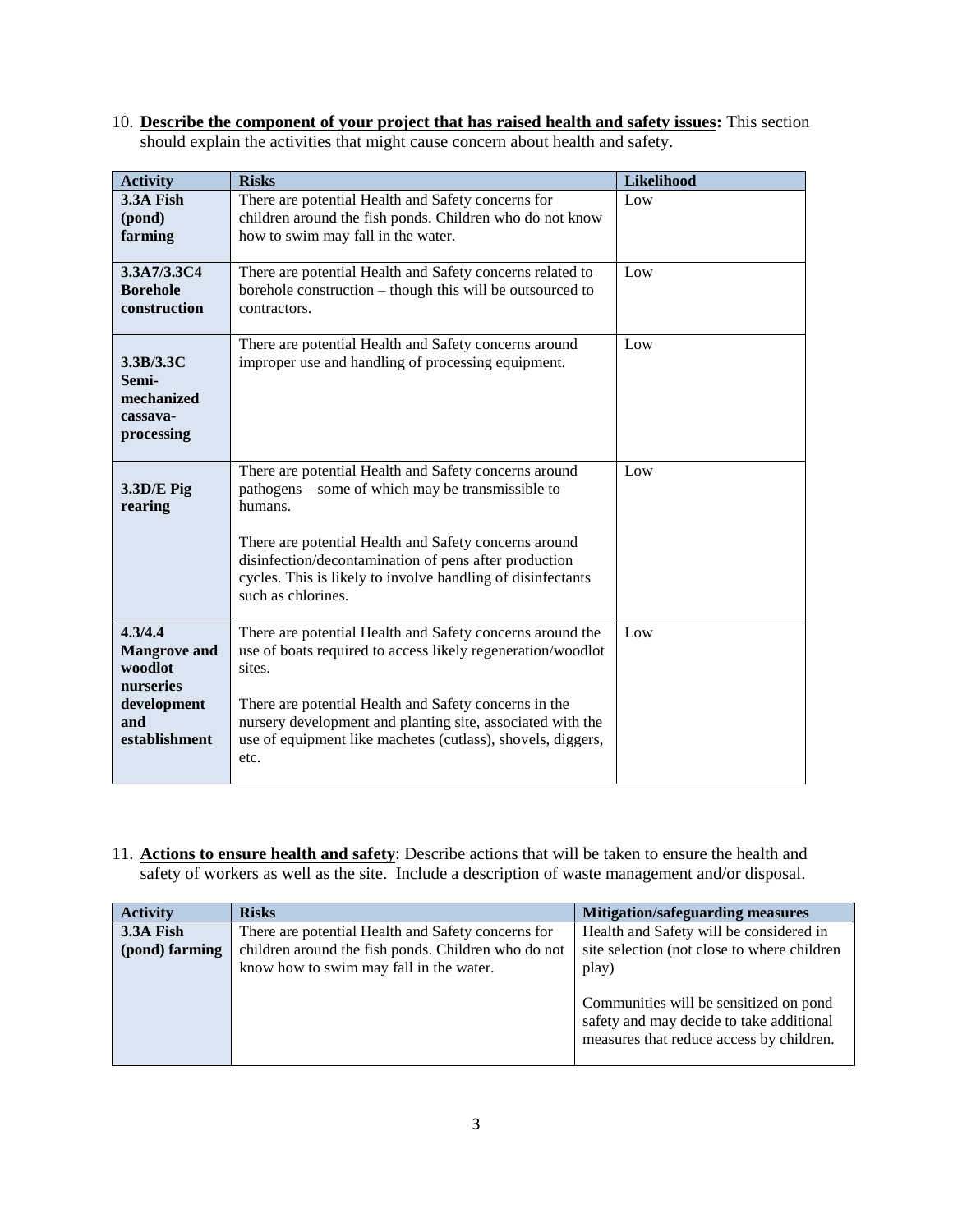| 3.3A7/3.3C4                                                | There are potential Health and Safety concerns                                                                                                                                                      | Contractors will only be selected if they                                                                                                                                                                                                              |
|------------------------------------------------------------|-----------------------------------------------------------------------------------------------------------------------------------------------------------------------------------------------------|--------------------------------------------------------------------------------------------------------------------------------------------------------------------------------------------------------------------------------------------------------|
| <b>Borehole</b><br>construction                            | related to borehole construction - though this will<br>be outsourced to contractors.                                                                                                                | meet a number of minimum standards,<br>including:<br>Health & Safety training for all<br>employees                                                                                                                                                     |
|                                                            |                                                                                                                                                                                                     | Designated drilling site supervisor - to<br>ensure community members, and<br>especially children do not come into<br>drilling proximity.                                                                                                               |
|                                                            |                                                                                                                                                                                                     | Procedures for reporting hazardous<br>conditions.                                                                                                                                                                                                      |
|                                                            |                                                                                                                                                                                                     | Participation in waste reduction through<br>re-use of drill cuttings as landfills.                                                                                                                                                                     |
|                                                            |                                                                                                                                                                                                     | Avoidance of unnecessary use of<br>hazardous materials and products, seeking<br>substitutions when feasible. When such<br>materials must be used, stored or disposed<br>of, take reasonable steps to protect both<br>human health and the environment. |
|                                                            |                                                                                                                                                                                                     | The borehole contractor's decision-<br>making process integrates the<br>consideration of environmental concerns<br>and the impact on such.                                                                                                             |
|                                                            |                                                                                                                                                                                                     | The contractor will be made aware that<br>their staff need to wear protective gear.<br>However, if staff fail to comply this will<br>be liability of the contractor.                                                                                   |
| 3.3B/3.3C<br>Semi-<br>mechanized<br>cassava-<br>processing | There are potential Health and Safety concerns<br>around improper use and handling of processing<br>equipment.                                                                                      | Installation and training on use of<br>equipment includes safe machine<br>operating standards;                                                                                                                                                         |
|                                                            |                                                                                                                                                                                                     | Communities will be required to adhere<br>to safe machine operating standards;                                                                                                                                                                         |
|                                                            |                                                                                                                                                                                                     | Failure to comply may result in<br>suspension of operations.                                                                                                                                                                                           |
| 3.3D/E Pig<br>rearing                                      | There are potential Health and Safety concerns<br>around pathogens – some of which may be<br>transmissible to humans.                                                                               | Communities will be trained on<br>recognizing and responding to disease<br>outbreak by a veterinarian.                                                                                                                                                 |
|                                                            | There are potential Health and Safety concerns<br>around disinfection/decontamination of pens after<br>production cycles. This is likely to involve handling<br>of disinfectants such as chlorines. | Communities will be trained on use of<br>hazardous chemicals (handling, storage,<br>use and disposal)                                                                                                                                                  |
|                                                            |                                                                                                                                                                                                     | A lockable storage unit will be<br>established for disinfectants                                                                                                                                                                                       |